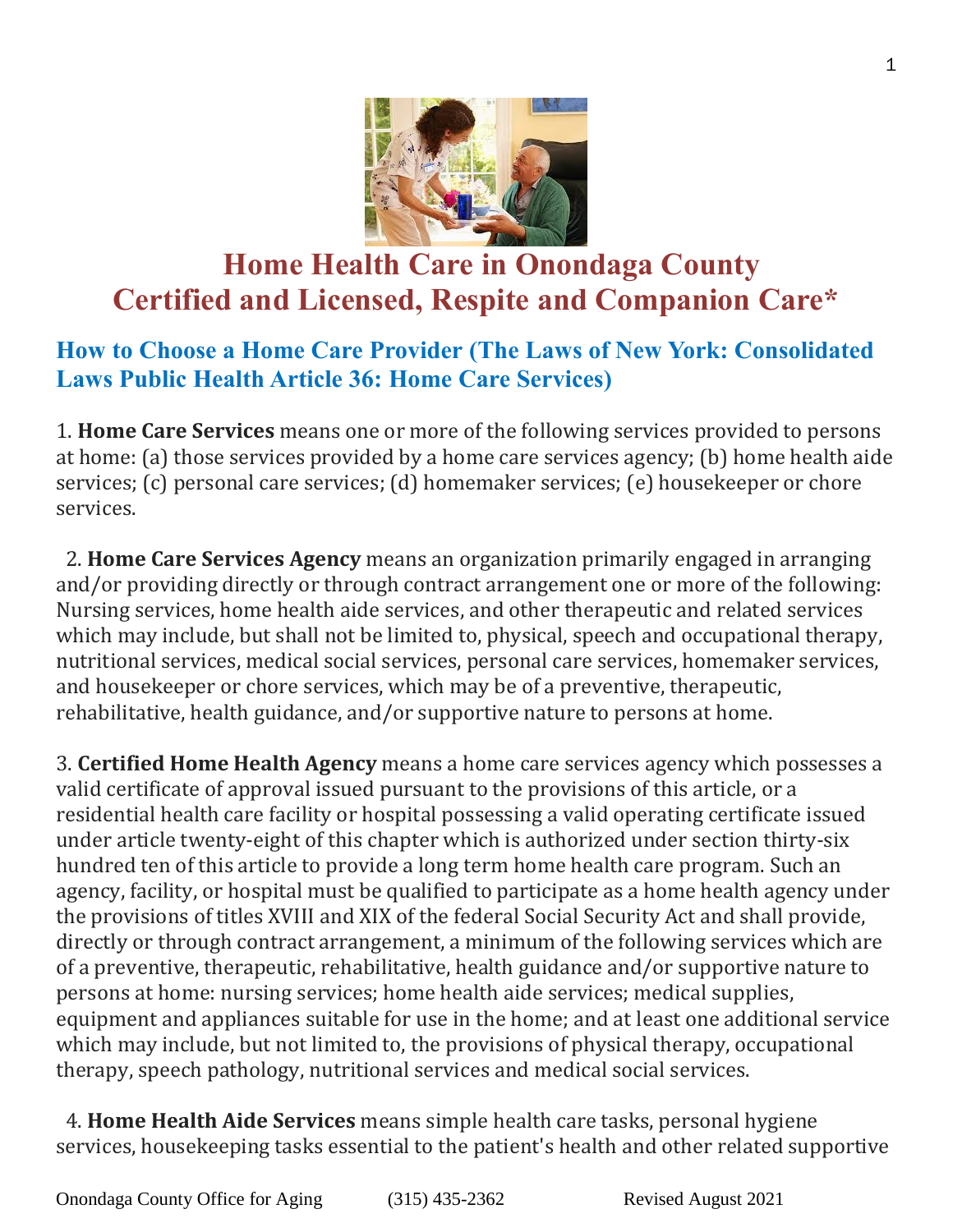services. Such services shall be prescribed by a physician in accordance with a plan of treatment for the patient and shall be under the supervision of a registered professional nurse from a certified home health agency or, when appropriate, from a provider of a long term home health care program and of the appropriate professional therapist from such agency or provider when the aide carries out simple procedures as an extension of physical, speech or occupational therapy. Such services may also be prescribed or ordered by a nurse practitioner to the extent authorized by law and consistent with subdivision three of section six thousand nine hundred two of the education law and not prohibited by federal law or regulation.

 5. **Personal Care Services** means services to assist with personal hygiene, dressing, feeding and household tasks essential to the patient's health. Such services shall be prescribed by a physician in accordance with a plan of home care supervised by a registered professional nurse. Such services may also be prescribed or ordered by a nurse practitioner to the extent authorized by law and consistent with subdivision three of section six thousand nine hundred two of the education law and not prohibited by federal law or regulations.

 6. **Homemaker Services** means assistance and instruction in managing and maintaining a household, dressing, feeding, and incidental household tasks for persons at home because of illness, incapacity, or the absence of a caretaker relative. Such services shall be provided by persons who meet the standards established by the department of social services.

 7. **Housekeeper services** or "chore services" means the provision of light work or household tasks which do not require the services of a trained homemaker. Such services may be provided for persons at home because of illness, incapacity, or the absence of a caretaker relative by persons who meet the standards established by the department of social services

8. After April first, nineteen hundred eighty-six, no home care services agency which is engaged in providing, directly or through contract arrangement, nursing services, home health aide services, or personal care services shall be operated without a license issued by the commissioner in accordance with the standards set forth in this section; provided however, an agency which provides personal care or home care services exclusively to individuals pursuant to a program administered, operated or regulated by another state agency or an organization licensed and operating exclusively as a nurses' registry pursuant to article eleven of the general business law shall be exempt from the licensure requirements of this chapter. The licensure requirements of this chapter shall not apply to sole practitioners licensed pursuant to sections six thousand nine hundred five and six thousand nine hundred six of the education law.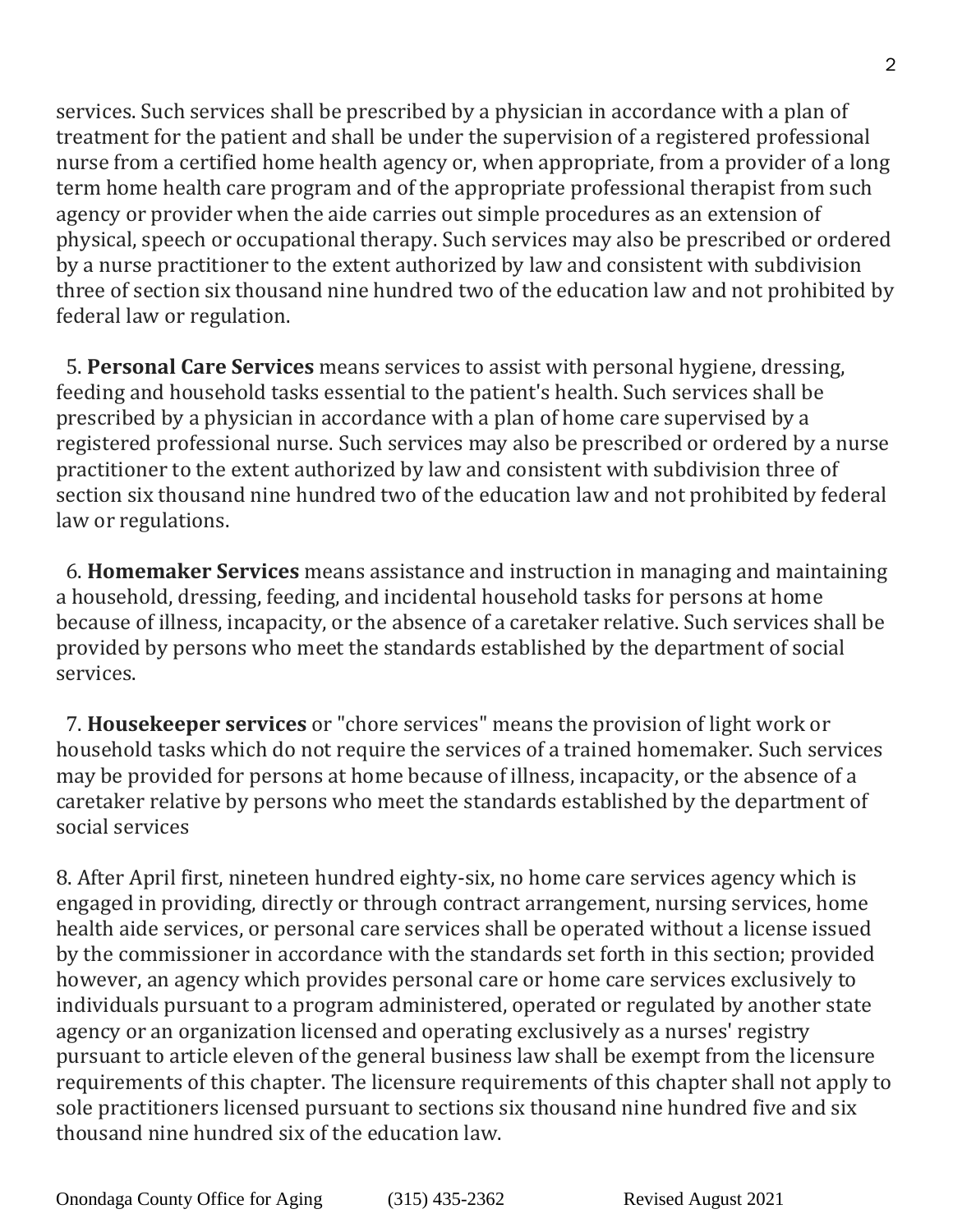## **Questions to Ask**

- 1. Is the agency licensed or certified? How long has the agency been serving the community?
- 2. What services does it provide?
- 3. What is the charge for services? Are services covered by Medicare/Medicaid or other insurances?
- 4. How is staff selected and trained? What are their qualifications? Are references available?
- 5. What precautions does the agency take to ensure its employees are honest? How is staff supervised?
- 6. Are services available on emergency basis, on weekends, holidays, and nights?
- 7. Is it a place if workers are ill or do not show up for work? Do you have guaranteed service?
- 8. Is there a waiting list? If so, for how long?
- 9. What kind of communication is there between the agency and family? Is it in the form of reports or informal updates?
- 10.Does the agency provide literature explaining its services, eligibility requirements, fees, and funding sources?
- 11.Are nurses or therapists required to evaluate the patient's home care needs? If so, what does this entail? Do they consult the patient's family and physicians?
- 12.Does the agency furnish written documentation of specific tasks and treatment provided? Do they provide written statements explaining the costs and payment plan options associated with home care?
- 13.When hiring a home health aide not represented by an agency, request a picture of the aide's identification card, driver's license or alien registration card. Obtain worker's name, birth date, and address and Social Security number. Do a police check to determine if there is a criminal record? Contact references. Set up a job description/contract and indicate job requirements, payment agreement, IRS requirements, and employee's social Security number. To learn more about your responsibilities as an employer, call the Internal Revenue Service at 1-800-829-1040. Request publication No. 937 "Employment Taxes & Information Returns."

\*The information in this document is distributed on an "as is" basis, without warranty. Neither the compilers, nor Onondaga County, shall have any liability to be caused directly, or indirectly, by the instructions or definitions or by the agencies or organizations described. Moreover, any errors, and/or omissions, are unintentional. The listings are not exhaustive; exclusion should not be construed as a statement to the quality, or service provided.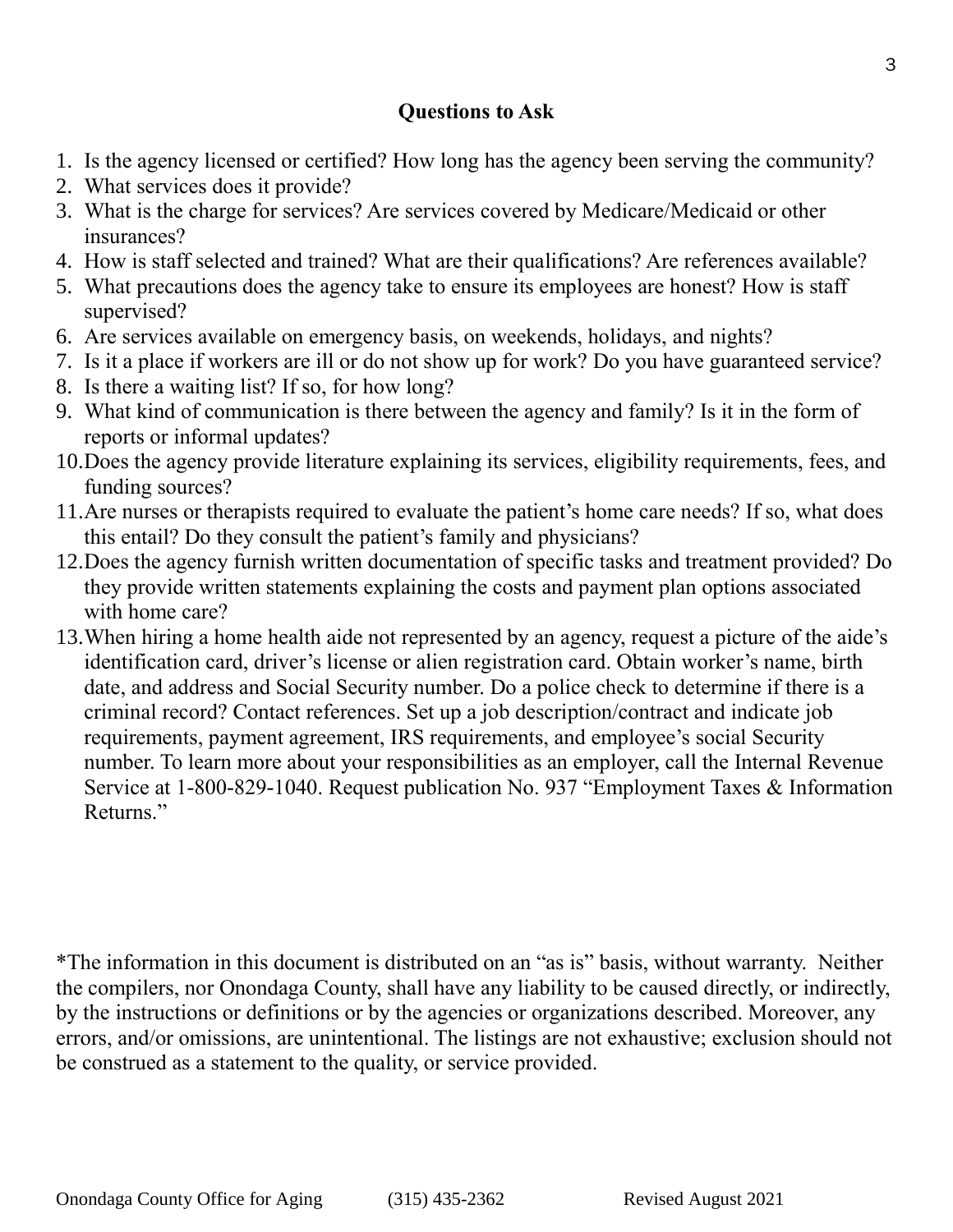#### **Certified Home Health Care Agencies**

A certified home health care agency, or CHHA, is a licensed home health care agency that is certified by both Medicare and Medicaid. The services offered by a certified agency are medical and include nursing care, home health aides, physical therapy, occupational therapy, speech therapy, nutrition assistance, social work and respiratory therapy.

Those who are eligible for home care under Medicare *must utilize* a certified agency. Medicare has guidelines limiting home care payments. It may help pay for home health visits only if four specific conditions are met:

- 1. The home health agency providing services in participating in Medicare and certified in New York State.
- 2. The care needed includes intermittent skilled nursing care, physical therapy, speech therapy or occupational therapy.
- 3. Patient/consumer is confined to home.
- 4. A doctor's referral is necessary. A doctor determines home health care as medically necessary and sets up a treatment plan.

A nurse will conduct an assessment of the patient's physical condition, and the agency will then be able to advise which benefits and services are available under Medicare. There may be a fee for the nursing assessment - ask in advance. **Many of these Agencies also offer Companion and Respite Care as well. Call for more information.**

#### **The Centers at St. Camillus Home Care Agency**

813 Fay Rd., Syracuse, NY 13219 (315) 488-2831

**Gentiva Home Health Services (An Affiliate of Kindred at Home)**

200 Elwood Davis Road, Liverpool, NY 13088 (315) 461-0209

**HCR Home Care** Serving Onondaga County (800) 270-4904

### **Nascentia Health**

1050 West Genesee St., Syracuse, NY13204 (315) 477-4663

**St. Joseph's Home Health Care** 7246 Janus Park Drive, Liverpool, NY13088 (315) 458-2800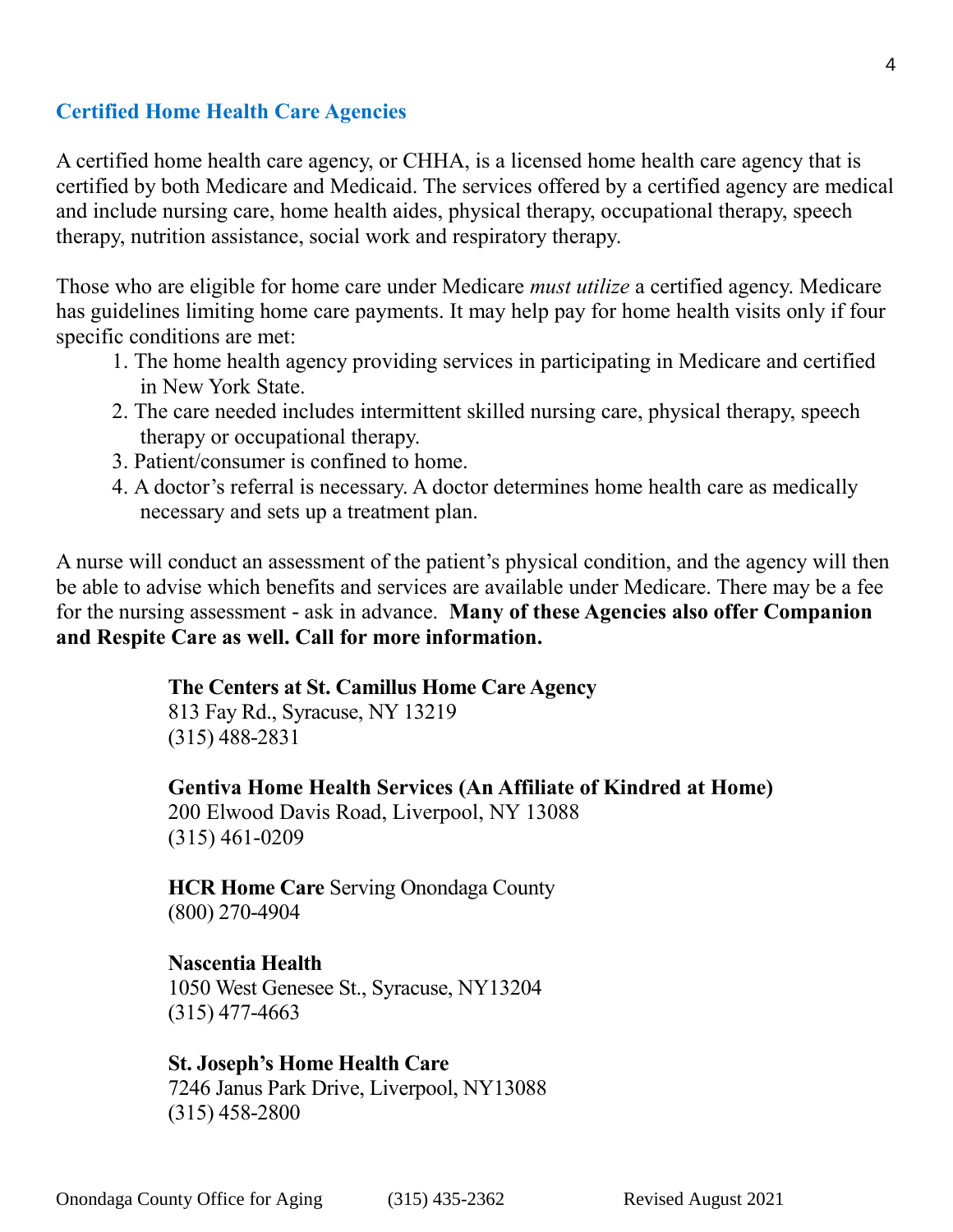## **Licensed Home Health Care Agencies**

A licensed home care service agency provides nursing and home health aides for long term care. Although services may be similar to those offered by a Certified Home Health Agency, Licensed Home Care services are not reimbursed by either Medicare or Medicaid. Services are available to clients who have private insurance and those who pay privately. In some cases licensed agencies contract with local social services departments, or certified home health agencies, to provide services to persons with Medicaid coverage. Private long term care insurance policies usually limit the length of time care is allowed. Note that home care agencies generally require several days' notice to complete a home care plan and to make the necessary arrangements for in-home services. **Many of these Agencies also offer Companion and Respite Care as well. Call for more information.**

#### **All Metro Health Care**

526 Old Liverpool Road, Suite 1, Liverpool, NY 13088 (315) 453-5537

#### **CareGivers**

4205 Long Branch Road, Liverpool, 13090 (315) 451-6886

#### **Comfort Keepers**

6834 E. Genesee Street, Fayetteville, NY 13066 (315) 474-0444

#### **Dignity Plus, Inc.**

675 South Main Street, Central Square, 13036 (315) 668-9381

#### **Franciscan Health Support (A Division of St. Joseph's Home Care)**

7246 Janus Park Drive, Liverpool, 13088 (315) 458-5600

#### **Home Aides of CNY, Inc. (A Division of Nascentia Health)**

1050 West Genesee Street, Syracuse 13204 1-888-477-HOME (4663)

**Integrity Home Care Service (A Division of the Centers at St. Camillus)** 813 Fay Road, Syracuse, 13219 (315) 468-1484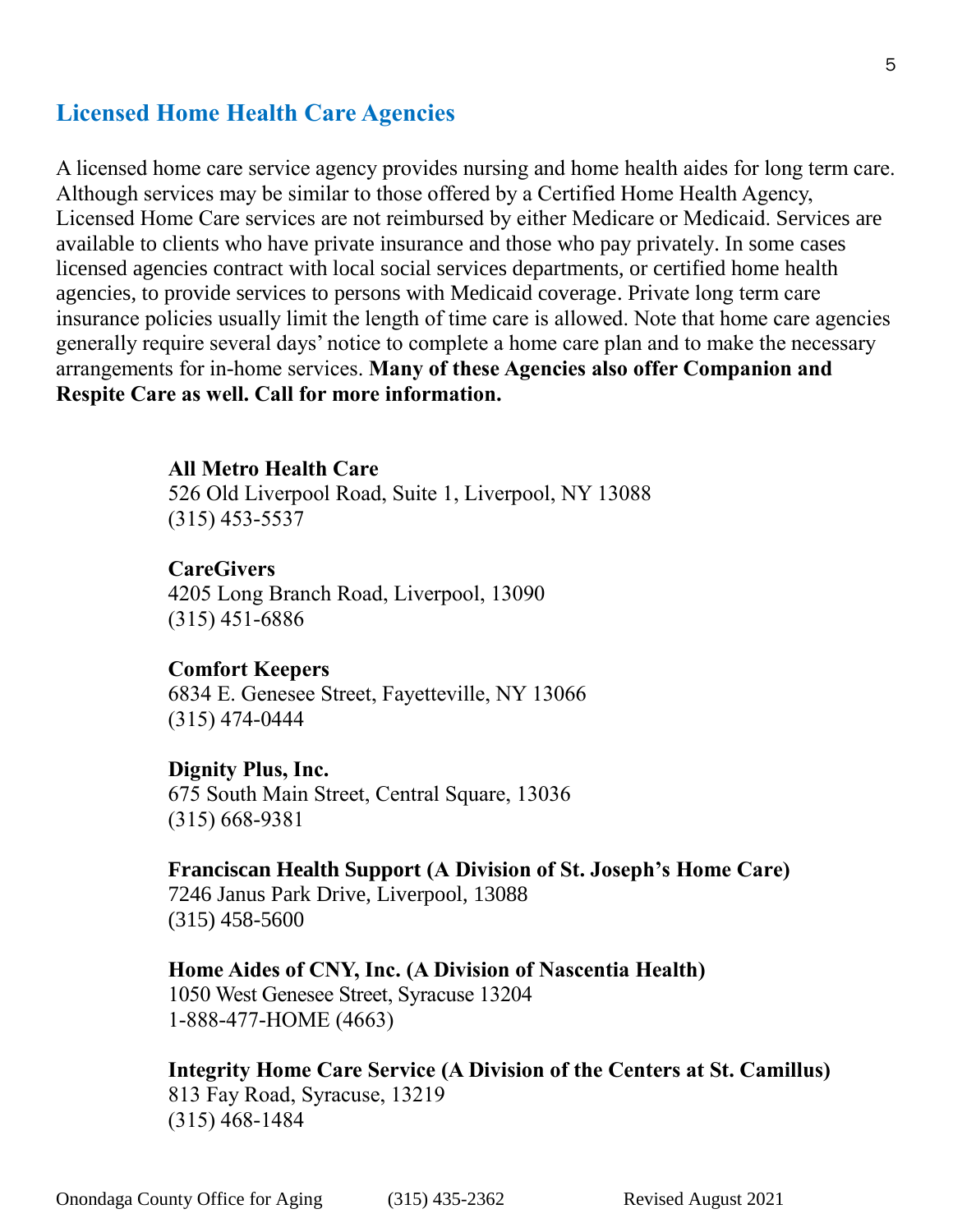#### **Interim Healthcare**

3300 James Street, Suite 201, Syracuse 13206 (315) 437-4500

#### **Maxim Healthcare Services**

224Harrison Street Suite 680, Syracuse, NY 13202 (315) 476-0600

#### **Menorah Park Home Health Services**

4101 E. Genesee Street, Syracuse, NY 13214 (315) 446-9111

#### **Nursecore of Syracuse**

2301 Teall Avenue, Syracuse, NY 13206 (315) 433-9100

#### **Self-Direct, Inc.**

12 Oswego Street, Baldwinsville, NY 13027 (315) 635-5374

#### **StafKings**

417 Electronics Pkwy, Liverpool, NY 13088 [\(315\) 432-5636](javascript:void(0))

#### **VA Hospital Based Home Care Program (Veterans Only) Must be in Veterans Hospital System**

800 Irving Avenue, Syracuse 13210 (315) 425-4669

#### **Winds of Agape**

1414 Grant Boulevard , Syracuse, N.Y. 13208 (315) 425-0547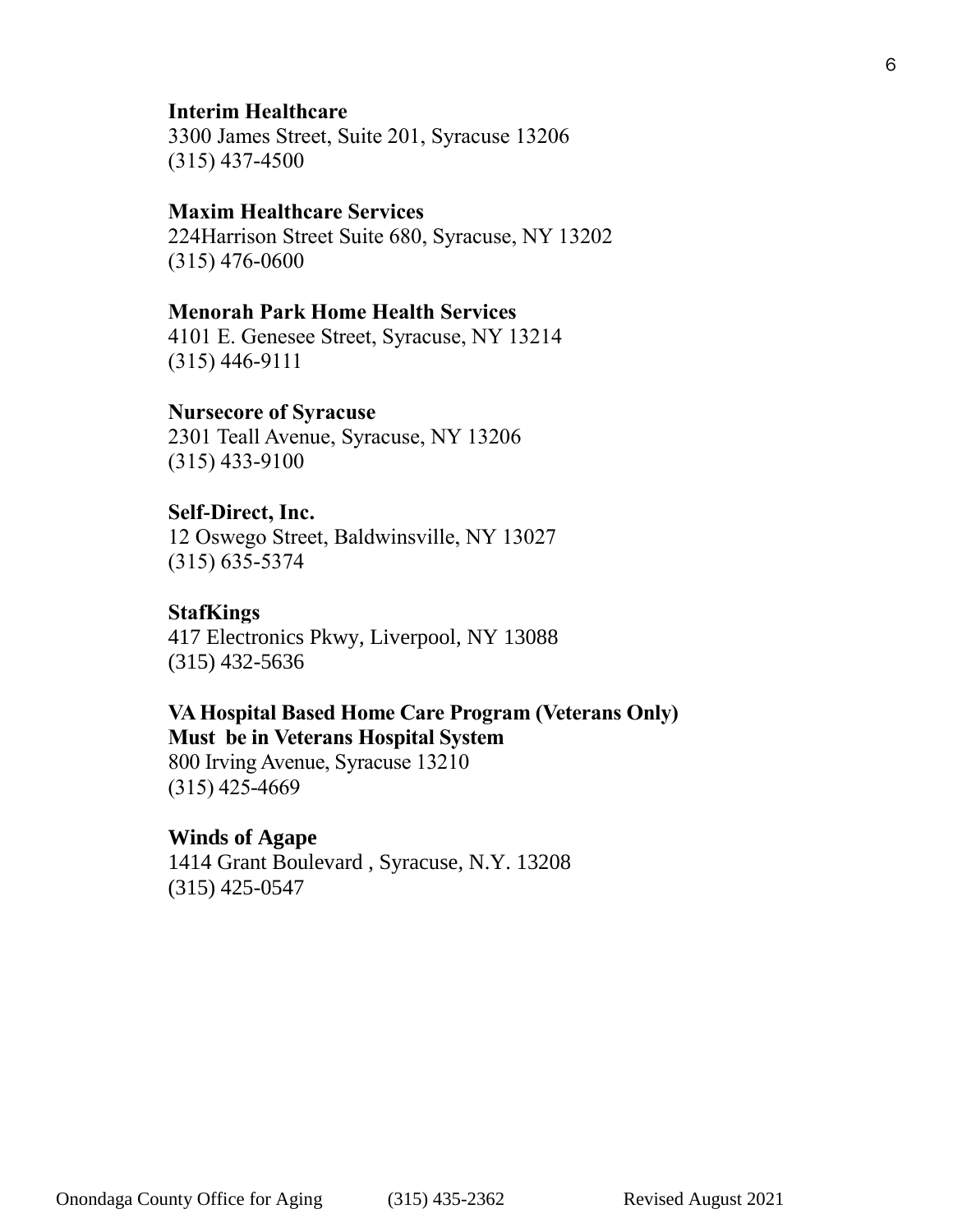## **Respite Care**

Respite care provides relief to family members from their caregiving responsibilities. It may involve a person coming into the home on a regular basis for a few hours or an arrangement to allow the caregiver a break for a weekend or vacation. Some of the home health care agencies listed above offer respite**. Some hospitals, assisted living facilities and skilled nursing facilities (nursing homes) have beds available for respite purposes on a limited basis as well**. Call for more information.

## **Caregiver Respite Program**

Onondaga County Office for Aging Civic Center,  $421$  Montgomery St.,  $10^{th}$  Floor, Syracuse, NY 13202 (315) 435-2362 For full-time caregivers of seniors, age 60 or older. In-Home Respite and Social Adult Day Services.

**Exceptional Family Resources (Serves the Disabled Community)** 1065 James Street, Suite 220, Syracuse 13203 (315) 478-1462 (Ext. 334 or 329)

### **Home Aides of CNY, Inc. (A Division of Nascentia Health)**

1050 West Genesee Street, Syracuse 13204 1-888-477-HOME (4663)

## **Veteran's Administration Respite Program (Veterans Only) Must be in Veterans Hospital System**

800 Irving Avenue, Syracuse 13210, (315) 425-4669 Planned limited stay in the VA Hospital in Syracuse.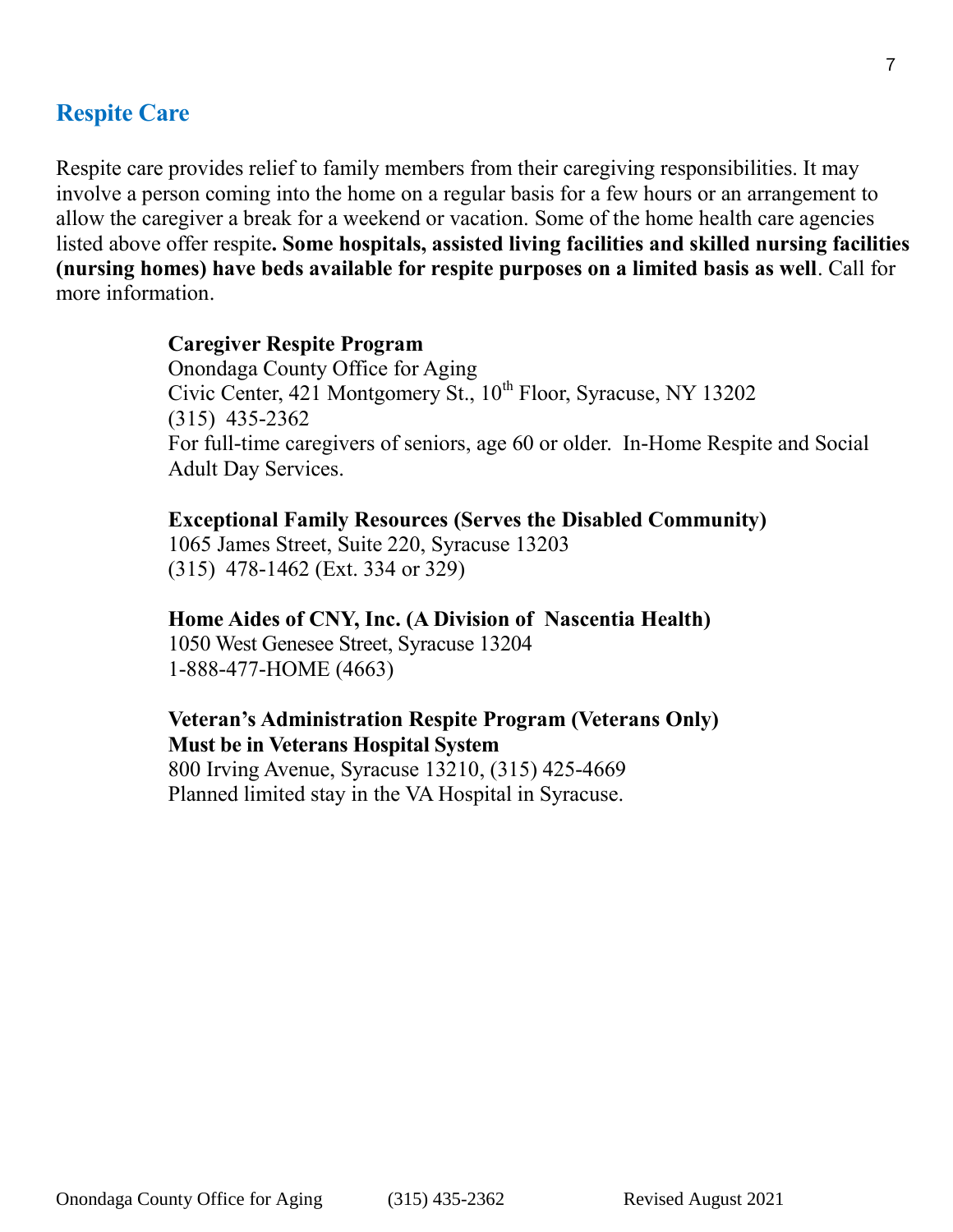## **Companion Care (Non-Medical)**

Companion care offers social interaction and companionship. Services are non-medical. Aides are there for safety and supportive care. The do not give baths (just reminders) and they do not give medications (point out what to take.)

#### **Alzheimer's Solutions**

PO Box 412, Jamesville, NY 13078 (315) 469-1000

## **At Home Independent Living**

4464 Milton Avenue, Camillus, NY 13031 (315) 579-4663

#### **Comfort Keepers**

6834 E. Genesee Street, Fayetteville, NY 13066 (315) 474-0444

#### **Griswold Home Care**

110 Buchman Cl. Circle, Fayetteville, NY 13066 (315) 636-5191

#### **Home Instead Senior Care**

6443 Ridings Road, Suite 123, Syracuse NY 13206 (315) 438-3168

#### **Seniors Helping Seniors**

(315) 280-0739 or (315) 720-4441 Onondaga County with the exception of Baldwinsville.

#### **Serving Seniors**

5858 East Molloy Road, Syracuse, NY 13211 (315) 382-4300

#### **Syracuse Home Care**

126 South Terry Road, Syracuse, NY 13219 (315) 430-7481

#### **Senior Home Care Solutions**

Grace Court, 4583 North Street, Jamesville, NY 13078 Mailing Address: PO Box 412, Jamesville, NY 13078 (315) 469-1000 (315) 247-6741

Onondaga County Office for Aging (315) 435-2362 Revised August 2021